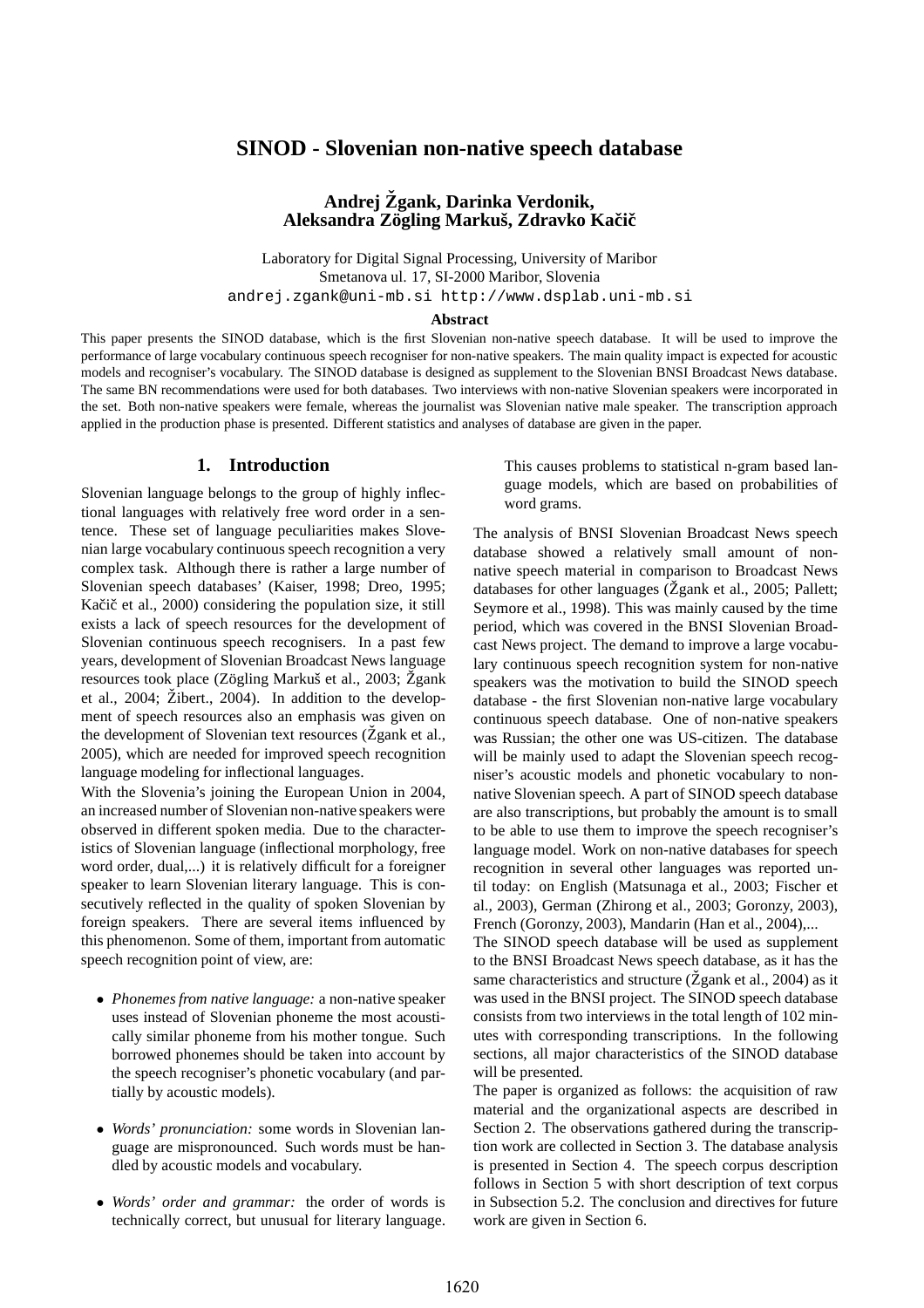# **2. Acquisition of raw material**

As it is hard to collect a large amount of spontaneous speech from non-native speakers for a language with relatively small number of speakers (Slovenian population size is approx. 2 million people), TV interviews, produced by Slovenian National Broadcaster RTV Slovenija, were investigated to find an appropriate material.

The raw material was acquired from the archive of RTV Slovenija in Ljubljana, which was our partner in the BNSI project. The original recordings of interviews were in analog format on Beta SP Master tapes. To preserve the quality during different subsequent processing stages the digital format, using DAT and DVD+R media, was employed for acquisition.

The audio signal, which is the main source for producing a speech database, was captured in linear raw format, using the 48 kHz sampling rate and 16-bit quantization. The audio signal in the SINOD speech database was then downsampled to 16 kHz and stored in the WAV format. The video signal was primary collected as assistance to transcribers, but it could be also used for the development of a demonstration application or to build a multi-modal system. The copy of raw video material was created on the DVD+R media. Later on it was grabbed onto personal computer and converted into MPEG-2 video files. Using the appropriate level of compression, such media format still enables good quality of video material, which could be used for any type of multi-modal applications.

As both shows were live interviews, scenarios from the Avid iNEWS system were not available. Broadcasts' scenarios were used as initial text for transcriptions ( $\check{Z}$ gank et al., 2005) by our transcribers in BNSI project. During the BNSI Broadcast News development process it was proven that such initial transcriptions speed up and ease the annotators work.

# **3. Transcription work**

The annotation work can be very time consuming and tiresome. Therefore it is essential to organize annotator's workspace as user's friendly as possible, with easy access to all different sources that are needed. The most important tool, needed by an annotator is the Transcriber (Barras et al., 2001). It was developed by DGA and has evolved into an open source project, with support for many languages and wide area of usage in the speech technology community. In our project annotators used the Transcriber tool for the labeling and annotation of speech material.

A personal computer was the only piece of hardware needed during the transcription work. All other necessary resources for producing transcriptions were installed on it to ease and speed up the work. One of the most important additional resource was the interview's video, which was used as aid to transcribe difficult speech passages. Such passages were the parts with overlapping speech, hesitations, restarts,...

Annotator also had access to different vocabularies and newspaper text corpora to check particular word or word form. This was specially needed in the case of non-native speakers, as they used words infrequent in Slovenian language. They have also used some technical terms, when the

topic of interview was connected with their profession. Access to already finalized BNSI Broadcast News transcriptions was made available to the annotator to assure the consequent level of quality in new transcriptions.

For transcription conventions, the Broadcast News guidelines defined by LDC (LDC homepage, 2006), LIMSI and COST 278 BN SIG (COST 278 BN SIG homepage, 2006) were used as baseline. They were first augmented with some language dependent rules already defined in the BNSI project ( $\check{Z}$ gank et al., 2004). Additional language dependent transcription rules were then added for the scope of Slovenian non-native speech database.

## **4. Database analysis**

The transcription performed during the SINOD project was done by an annotator that had a lot of experience with transcription work in the Broadcast News domain. She had adopted the same three-stage approach that was used during the BNSI project ( $\check{Z}$ gank et al., 2005).

From speech recongiser's point of view it is essential to have acoustically homogeneous parts of speech, to be able to train high quality acoustic models. Consequently, the first part of transcription work was to segment the speech according to acoustical conditions (speaker, speaking style, channel, fidelity, background,...).

The speech signal was transcribed in the second step. This part of database creation process was very difficult, due to the spontaneous non-native speech in the interview. Several iterations were sometimes needed to complete a difficult passage. Some parts were labeled as unintelligible speech as it was impossible to produce unambiguous transcriptions.

The last step was used by the annotator to label different speech and non-speech events and to recheck again the difficult parts of transcription. This concluded the production phase of the first version of transcriptions. To improve the overall quality of speech database, additional supervision of transcription work was carried out.

The completed transcription was first spell checked by a linguist. She was also engaged in the preparation of transcription rules and helped solving all ambiguities that we were confronted with during the project. The annotator then corrected all errors in the first version of transcription. The transcription was once again checked after the spell checking by a second superviser that controlled other attributes of speech database. Here, a special emphasis was given to speaker's turns, speech and non-speech events and attributes of spoken material typical for spontaneous speech.

Approximately 32 hours of work were needed to finalize each interview. The amount of time needed for each interview was higher than for the news shows in the BNSI Broadcast News database. This increase was mainly caused by spontaneous non-native speaking style in the database.

The non-native spontaneous speaking style greatly differs from Slovenian literary language speaking style in the BNSI speech database. Non-native Slovenian speakers frequently use false words pronunciation, which can sometimes also partly (or even completely) change the meaning of a sentence. In the case, when speaker's native lan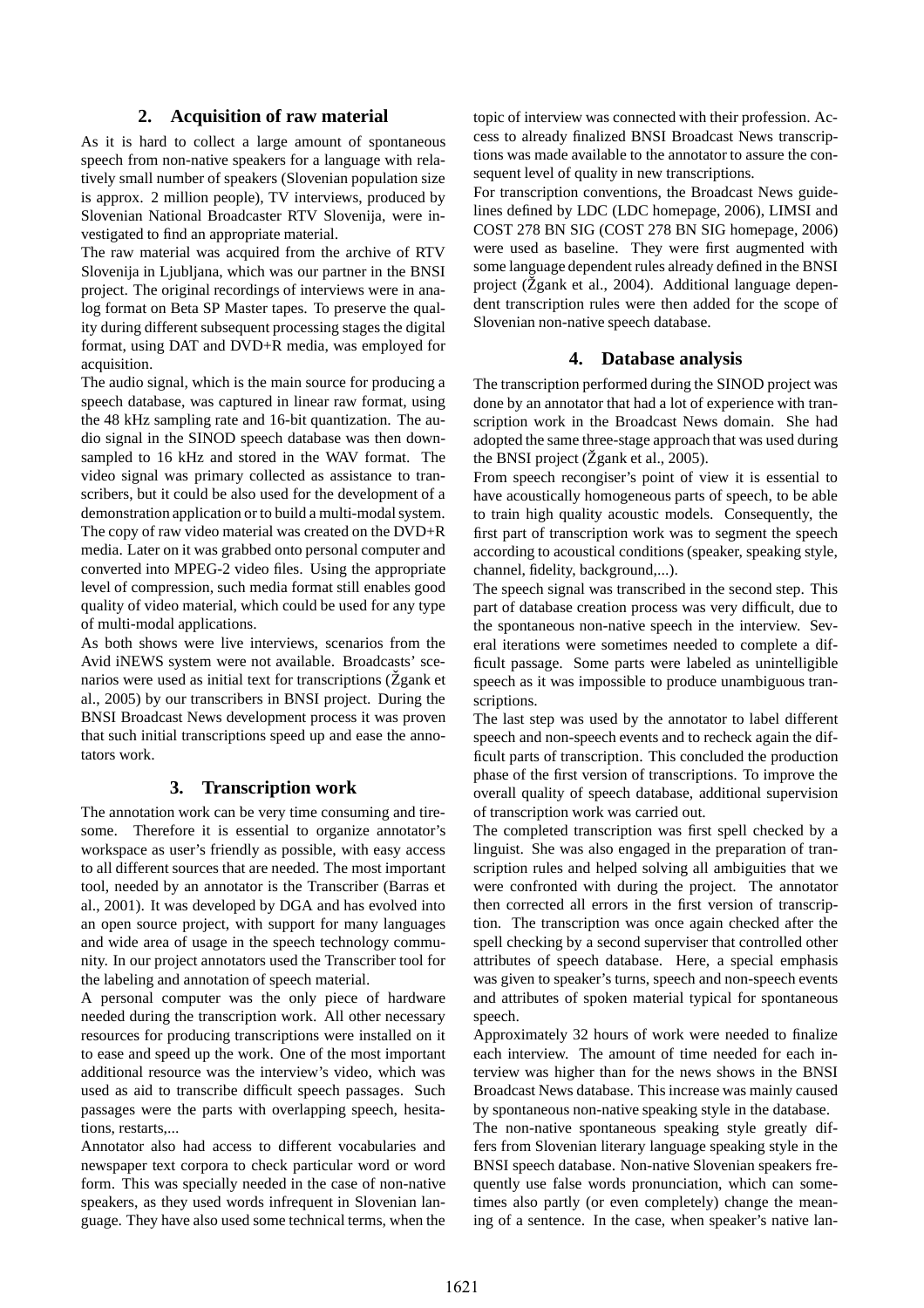guage doesn't have an identical phoneme for a particular Slovenian phoneme, the non-native speaker uses acoustically best matching candidate from his native language. When a non-native speaker tries to recall the right Slovenian word he would like to use, he frequently uses false starts and hesitations that influenced the words' flow. In cases when he can't recall the correct Slovenian word, he uses the word from his mother's tongue and the journalist translates the word to Slovenian.

All such similar events were also observed in the nonnative part of the Slovenian BNSI Broadcast News database  $(Zgank et al., 2005)$ , although in smaller extent. The difference was mainly caused by the origin of non-native speakers in the BNSI database, as their mother tongue mostly belonged to south Slavic language subgroup and was as such similar to Slovenian language.

## **5. Speech and text corpus**

In the following section all details of the SINOD speech database will be presented. Along with the statistics of the speech corpus, also details about the transcriptions will be given, as they may be useful for the adaptation of speech recogniser's vocabulary or even to improve the language model used during the decoding phase of non-native speech.

### **5.1. Speech database statistics**

The SINOD speech database consists from two live interviews in a length of approx. 51 minutes each. The total amount of collected speech material in the SINOD speech database was 102 minutes. The topic of both interviews was general, mainly connected with the profession, work and past live of interviewee. The amount of collected speech material is approximately 4.72% of the complete BNSI Broadcast News speech database and approximately 5.67% of the BNSI acoustic models training set  $(\check{Z}$ gank et al., 2005).

Only two speakers were present during each interview. A native Slovenian male journalist interviewed a female nonnative speaker. In the first interview the interviewee was of Russian origin. The level of non-nativeness in her speech was relatively low as she uses the Slovenian language in her profession for more than two decades. It must be also taken into account that Russian and Slovenian belongs to the same Slavic language group and are as such related. The most frequent non-native event was wrong pronunciation or slightly unusual word order. Another interesting non-native event was the usage of Russian words that exist in the same Slovenian form, but have partially or completely different meaning.

The interviewee in the second broadcast was an US-citizen. She lives in Slovenia for a last few years and had contact with Slovenians for less than a decade. The level of nonnativeness in her speech was relatively high, especially in the parts with emotional speech. Along with other nonnative effects, she had problems to recall some Slovenian words, especially those in dual word form. Also the word order in sentences was sometimes unusual for Slovenian literary language.

To be able to denote different acoustic conditions of a speech database, different focus conditions (f-condition) were defined for the Broadcast News databases (Schwartz et al., 1997):

- *F0*: read speech, studio
- *F1*: spontaneous speech, studio
- *F2:* telephone,
- *F3*: music in background
- *F4:* presence of noise
- *F5*: non-native speech
- *FX:* mixed conditions



Figure 1: F-condition ratios for the SINOD database.

The analysis of f-conditions is given on Figure 1. The majority of speech (76.2%) in the SINOD database belongs to the focus condition F5, where non-native speech is placed. The next biggest portion of speech (16.2%) is labeled as speech with presence of noise - condition F4. The only other representative group is condition FX with 6.0% of speech. Here, speech with mixed attributes can be found. Other three conditions (F0, F1, F3) have a minimal portion of speech. There was no speech with low-fidelity (F2). Such distribution of f-conditions is non-representative for a typical Broadcast News database, where the majority of speech usually belongs to conditions F0 and F1. There are two main causes for this alteration in distribution: the first one is the presence of non-native interviewee, the second one is the type of broadcast (interview).

Some additional statistics for both broadcasts are given in Table 1.

Altogether, there are 2044 dialog turns in SINOD database, where the average acoustically homogenousturn last for 2.9 seconds. The duration of longest turn was 11.9 seconds. As SINOD database belongs to non-native speech resources, it is of particular interest to investigate words that reflect non-native nature: 654 words were mispronounced and 305 were truncated. This represents 7.7% of the whole speech corpus.